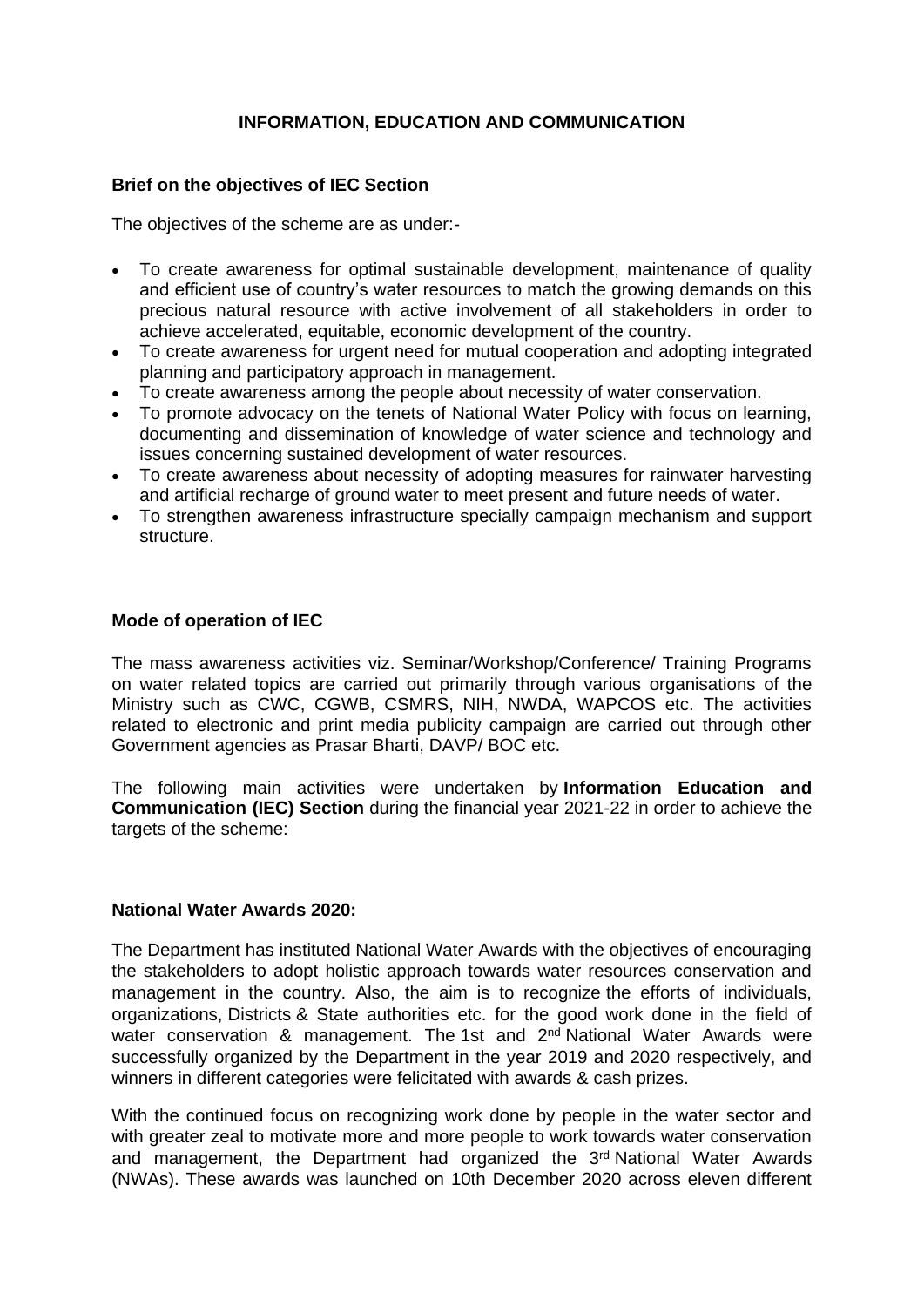categories i.e. Best State, Best District, Best Village Panchayat, Best Urban Local Body, Best Media (Print & Electronic), Best School, Best Institutions/RWA/ Religious organizations for campus usage, Best Industry, Best NGO, Best Water User Association and Best Industry for CSR activities. The applications were invited through MyGov portal and CGWB's email address. The last date for submission of applications was 31st March 2021. Jury Committee and Screening Committee have been formed for the purpose. 3rd NWAs award distribution ceremony was organized on 29.03.2022 in Vigyan Bhawan in the august presence of Hon'ble President of India Shri Ram Nath Kovind and as many as 57 awards were conferred in 11 categories.

# **Water Heroes: Share Your Stories Contest 3.0:**

The 1st and 2nd editions of Water Heroes: Share Your Stories Contest was successfully completed in 2020 and 2021. The objective of the contest is to promote value of water, in general, and for supporting country-wide efforts on water conservation and sustainable development of water resources.

The 3rd edition of the contest was launched on 1st December 2021 and will continue for one year till 30th November 2022. The participants will have to share their success stories in the form of write up, video clips and photos. The participant is to share through MyGov portal or submit through Central Ground Water Board (CGWB) email. The winners will be selected on monthly basis by a selection committee formed to scrutinize, shortlist and select the winners. Maximum of 10 winners per month will be selected, and given a cash prize of Rs. 10000/- each with a certificate.

### **Publicity through Print media - Publishing of monthly magazine "Jal Charcha":**

The Department has come up with the monthly magazine to engage with the stakeholders to help in informed decision-making at the central level. The magazine is also an effort to bring best practices and good work done by the people in water sector to the national stage, and move ahead in the direction of creating water consciousness in the minds of the people of the country. Given the vastness of the subject, while the theme of the magazine would change with every issue, effective conservation and management of water resources in an integrated manner remain the main theme. The magazine "Jal Charcha" is being circulated on monthly basis to about 1000 recipients all over the country. In addition, soft copy of the magazine is sent through email to the stakeholders all over the country every month.

# **Electronic Media Campaign - Production of videos/films:**

Various video spots/ documentary films on successful work done by the Department, best practices of State Governments on water conservation and management, videos for National Water Awards, Rainwater harvesting techniques & water conservation etc. are being produced through NFDC. These videos area shared/ uploaded on social media platforms like Facebook, Instagram, twitter etc. for mass awareness and for general public.